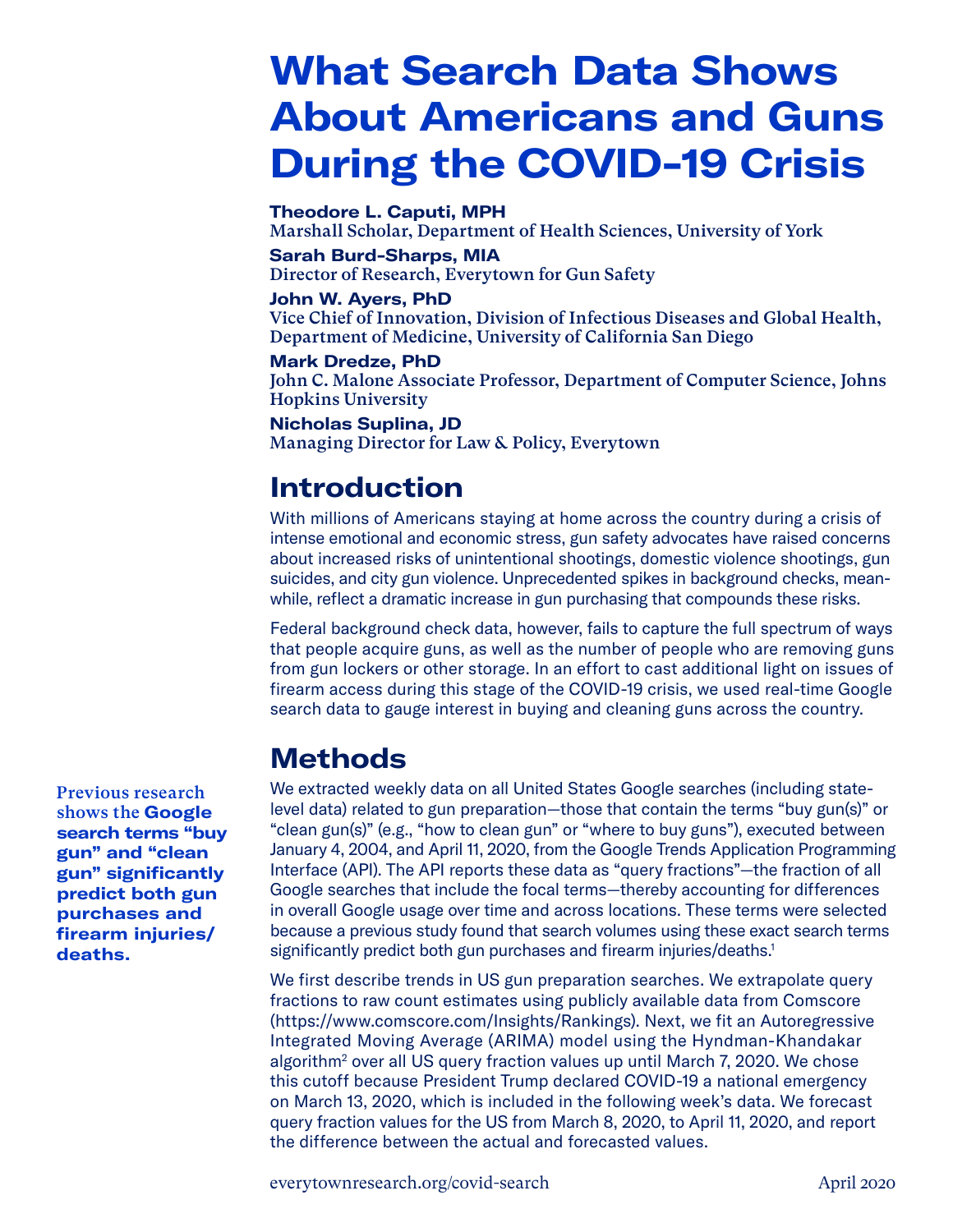Finally, we calculate the percentage change ([after–before] / before\*100%) in mean query fractions before and after the onset of the pandemic (using January 1, 2020, to March 7, 2020, as the pre-period) for each state with bootstrapped confidence intervals.

Analyses were conducted in R ver. 3.6.3 (R Foundation) with an alpha of 0.05.

#### **Results**

Between March 8 and April 11, Americans made approximately **2.1 million searches related to buying or cleaning guns,** significantly more than would be expected if not for COVID-19.

There were approximately **40% more searches** for both "buy gun" and/ or "clean gun" **than the spikes that occurred after the Sandy Hook and Parkland mass** 

By March 21, approximately 1,000 of every 10 million Google searches were related to gun preparation, that is purchasing or cleaning (Figure 1). For reference, this query fraction is 35% and 48% greater than the spikes occurring after the mass shootings in Sandy Hook, Connecticut, and Parkland, Florida, respectively. The fraction of Google searches related to gun preparation significantly (p < 0.05) exceeded the ARIMA-forecasted values for each week since President Trump declared a national emergency. Approximately 2.1 million gun preparation searches were executed between March 8 and April 11, which is 158% (95% CI 73–270) greater than would be expected if not for COVID-19. Using this same methodology, forty-nine states (all except Alaska) and the District of Columbia experienced an increase in gun preparation searches.

### **Discussion**

Public interest in gun preparation has reached unprecedented levels amid the COVID-19 pandemic, with approximately 40% more searches for both "buy gun" and/or "clean gun" than the spikes that occurred after the Sandy Hook and Parkland mass shootings.

This study has limitations. We only observe the volume of Google searches related to gun preparation, not the motivation for each search. However, as mentioned above, a 2019 study using Google search data found that search volumes using these exact search terms significantly predict both gun purchases and firearm injuries/deaths.

This surge in interest has the potential to compound the health risks of the COVID-19 pandemic.



**Figure 1.**  Google Searches for Gun Preparation and the COVID-19 Pandemic

**shootings.**